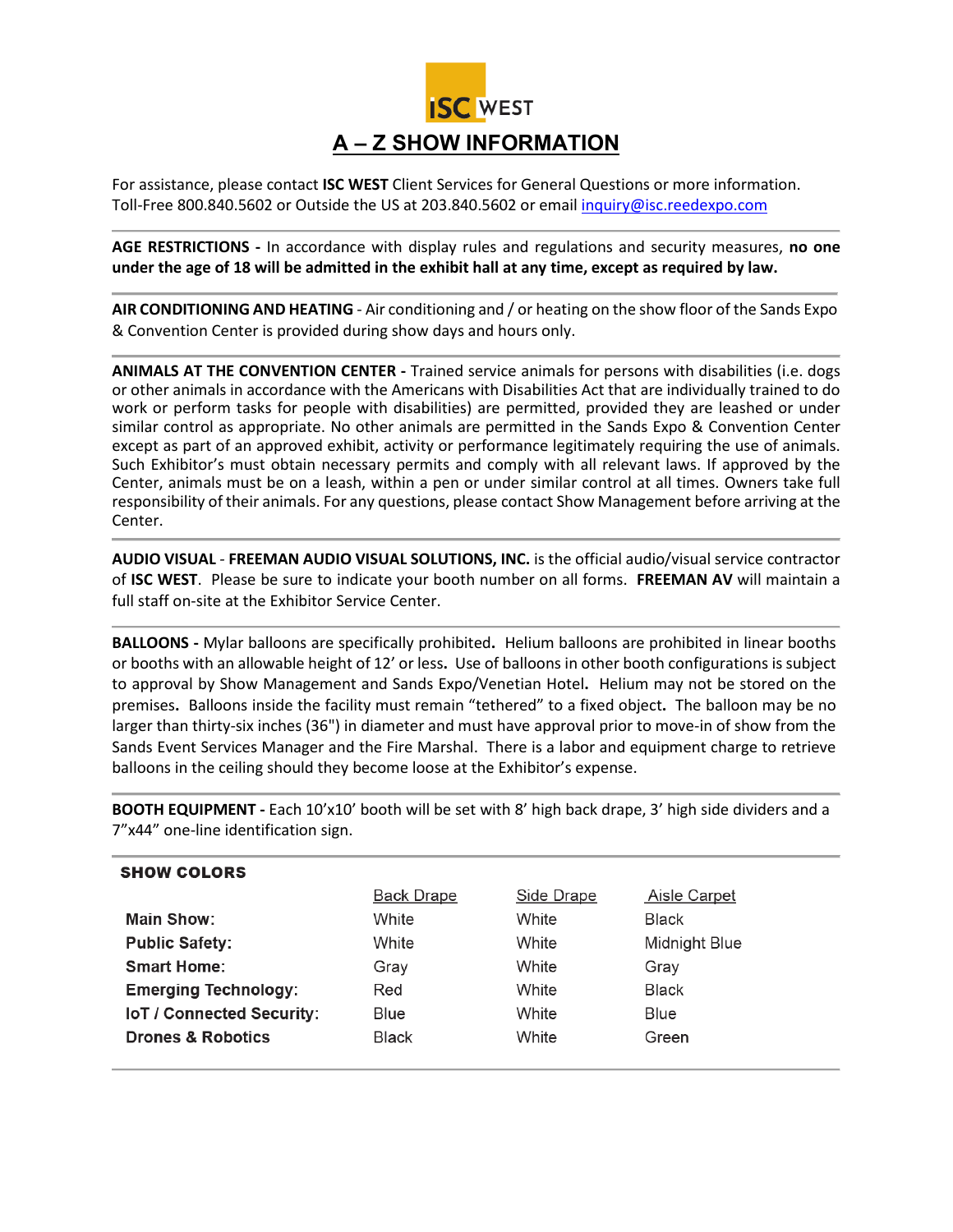

**BOOTH FURNISHINGS -** Booth equipment, services and furnishings are available through the Official General Contractor, **FREEMAN**. Please refer to **FREEMAN ONLINE** for more information. **FREEMAN** will maintain a full staff on-site at the Exhibitor Service Center.

**BUSINESS CENTER SERVICES -** Located in the lower lobby**,** the Sands Expo & Convention Center operates a full-service business center to provide copy/fax/scan services, office supplies, and small package shipping, etc.

**CAMERA POLICY** - Personal cameras and videotaping equipment are **strictly prohibited** in all exhibit areas. Authorized press personnel and photographers must register for ISC West badges in the Press Office. If you plan to photograph your booth using someone other than the Official Show Photographer, you must make arrangements through the Press Office.

**CATERING -** Sands Expo Catering has exclusive rights to all catering in the facility. All of your food & beverage needs are available - from basic coffee service, meeting room functions and booth deliveries, to receptions, theme parties, full banquets and more.

**CLEANING -** Cleaning crews will be provided for general exhibit hall clean up, including aisles, each day before the opening of the show and during show hours. If you need cleaning services in your booth (vacuuming, shampooing) you must order these services from the **SANDS EXPO AND CONVENTION CENTER**.

*Show Management will only provide vacuuming the evening of Tuesday, March 17, 2020, for booth carpet ordered through and/or provided by FREEMAN. Should you want vacuuming on any remaining show evenings, and/or your carpet was NOT provided by FREEMAN, you must submit an order with Sands Expo for this service.*

**COMPUTER RENTAL – FREEMAN AUDIO VISUAL SOLUTIONS, INC.** is the official computer supplier of **ISC WEST**. Please be sure to indicate your booth number on all forms. **FREEMAN AV** will maintain a full staff on-site at the Exhibitor Service Center.

**CRATE REMOVAL, STORAGE AND RETURN -** Empty crates, shipping containers, cardboard boxes, etc. marked with **"EMPTY STICKERS"** will be removed to storage and returned to your booth at the end of the show by our floor crew at no additional charge, **provided you have used material handling services for the delivery of your booth**. Do not store merchandise in crates or cartons marked for empty storage or behind booths- this is prohibited due to Fire Regulations in the building. **"EMPTY STICKERS"** can be acquired from the **FREEMAN** desk located at the Exhibitor Service Center. Please label your materials as soon as they are ready to be removed. We ask for your cooperation in this important matter so that we can clean the aisles and install aisle carpet.

**CUSTOMS BROKER/INTERNATIONAL SHIPPING - Phoenix International Business Logistics** is the official provider of international shipping, customs brokerage, freight forwarding and related services for the show. All merchandise imported into the United States requires Custom House Clearance prior to release from any USA port or airport. It is the sole responsibility of the Exhibitor to adhere to customs and international guidelines.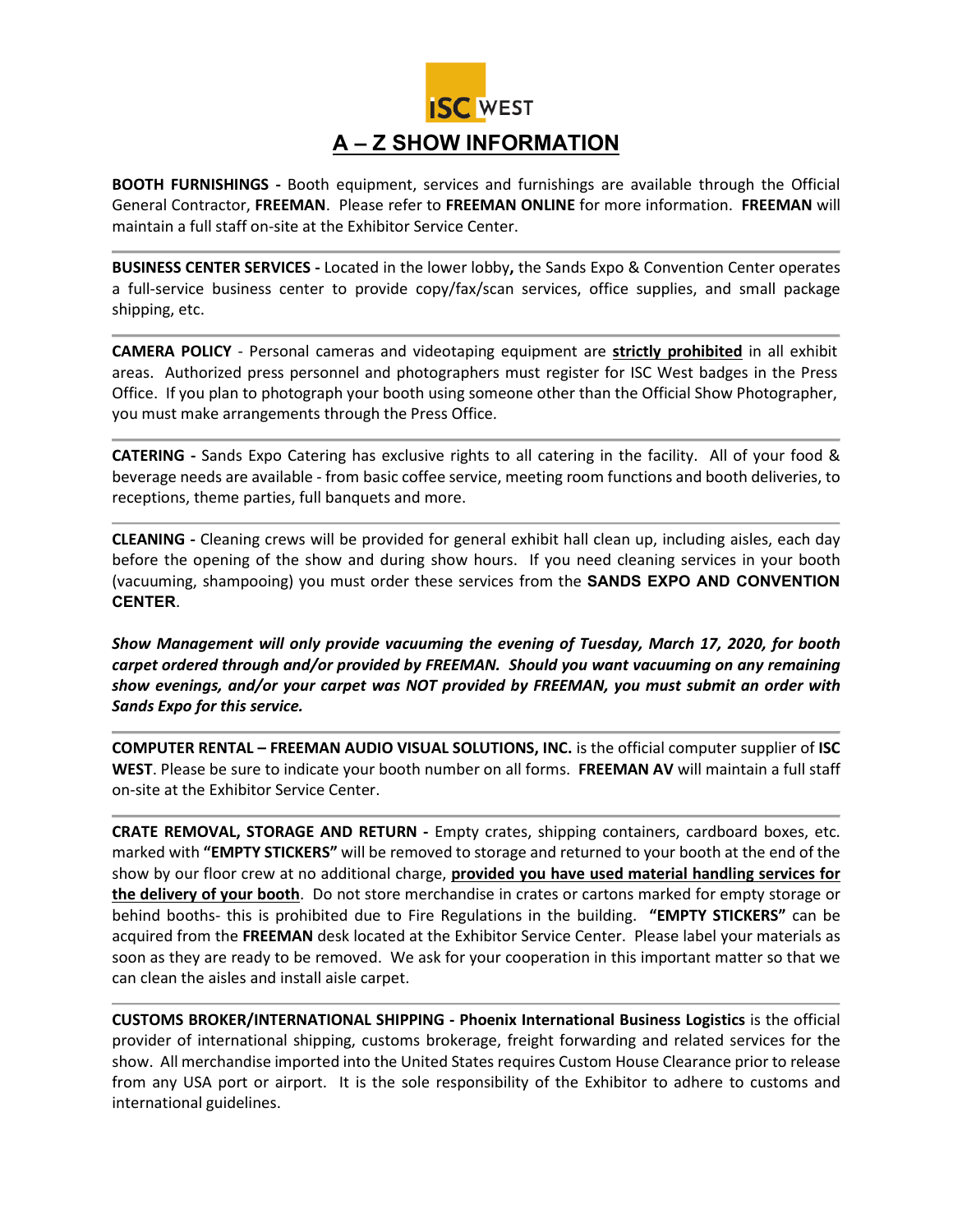

The Exhibitor must insure that all documents are valid and complete, and procedures are followed correctly. Show Management will not be held liable for freight held up due to customs issues, duty payments or any other problems related to inbound and outbound international shipments.

**DEMONSTRATION AREAS AND EQUIPMENT** - Demonstration areas must be confined within the exhibit space so as not to interfere with any traffic in the aisles. Exhibitors must contract sufficient space to be able to comply with this rule. When large crowds gather to watch a demonstration and interfere with the flow of traffic down the aisles or create excessive crowds at neighboring booths, it is an infringement on the rights of other exhibitors. Aisles may not be obstructed at any time. Equipment, product or machinery, when displayed to demonstrate or simulate industrial application, are exempt from the foregoing height limits, but are restricted only by ceiling height, as well as building and safety codes.

**DISPLAY RULES & REGULATIONS -** Please see the **DISPLAY RULES & REGULATIONS** section of the manual for more information.

**DISTRIBUTION OF FOOD, BEVERAGES AND TOBACCO -** All food, beverages and concessions are operated and controlled exclusively by the Center's Food Service Department. Arrangement for serving food and/or beverages must be made through the Catering Manager. Food and/or beverages will not be allowed on the premises unless purchased through the Center's Food Service Department or as an approved exhibit by Show Management.

The Center has exclusive contracts with certain food and beverage providers, e.g., soft drink. Contact the Center's Food Service Department for specific details

A special permit is required from the State of Nevada for alcoholic beverage samples used as part of an exhibit or display. Contact the Event Services Department for permit procedures. Alcoholic beverages must be served according to Nevada Statutes, rules and regulations. Identification must be checked prior to serving alcoholic beverages or distributing tobacco products. Tobacco products **may not** be consumed within the physical structure of the Sands Expo & Convention Center in compliance with no smoking laws.

**DO NOT BLOCK THE AISLES OR INVADE NEIGHBOR'S SPACE -** No sign or decorative materials may protrude into the aisles or encroach upon neighboring booths. No obstruction may be placed in any aisle, passageways, lobby, or exit leading to any fire extinguishing appliances.

**DRONES/UNMANNED AERIAL VEHICLES (UAV)/REMOTELY PILOTED AIRCRAFT SYSTEMS (RPAS) -** The operation of Drones/Unmanned Aerial Vehicles (UAV)/Remotely Piloted Aircraft Systems (RPAS) within the facility, or on the property as a whole, outside of a demonstration within a confined netted area, is not permissible.

**ELECTRICAL** - All electrical work, including booth lighting, must be done exclusively by the **SANDS EXPO & CONVENTION CENTER** electricians**.** 

**EXCESSIVE TRASH AND BOOTH ABANDONMENT -** Any excessive trash which consists of display materials, carpet, padding, crates and/or pallets will be disposed of and charged both a handling fee and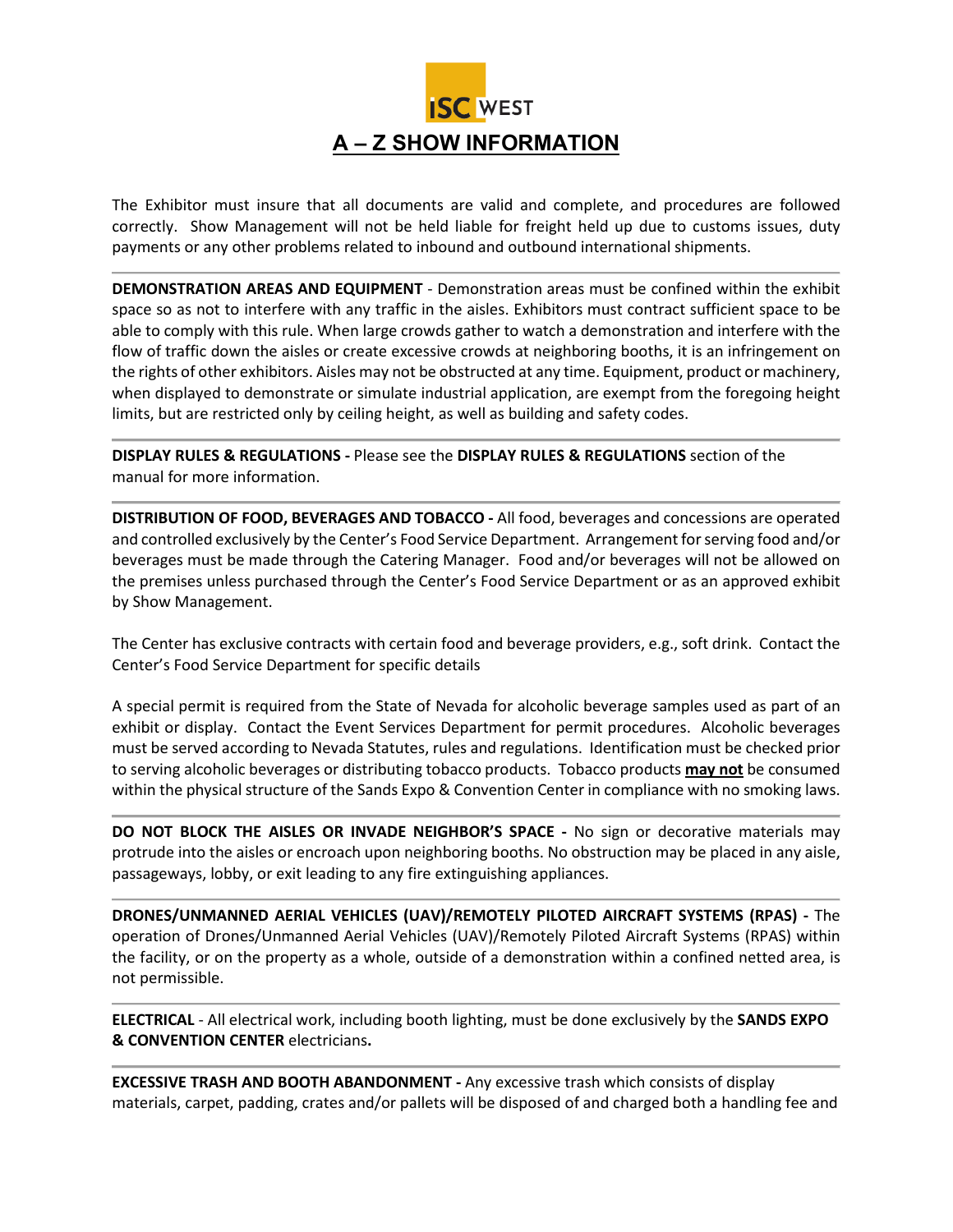

disposal fee during move-in. Excessive booth materials and/or literature left in the booth at the end of the published exhibitor move-out that is not labeled for an outbound shipment will be considered abandoned and deemed as trash. The exhibitor will be charged for the removal and disposal of these items. Charges may include Installation & Dismantle Labor, Forklift/Rigging Labor, and/or Dumpster Fee.

**EXHIBIT HALL CARPET -** The exhibit areas (booths) are NOT carpeted. The aisles will be carpeted as listed under the **BOOTH EQUIPMENT** section. To enhance the appearance of your booth, rental carpet is available through **FREEMAN**. Please refer to the Carpet Brochure and Order Form in the **FREEMAN** Online Service Manual.

**EXHIBITOR PERSONNEL, BADGES, SHOW ACCESS** *-* Exhibitor staff personnel wishing to enter the exhibit floor must wear an Exhibitor badge at all times*.* Only booth personnel with an Exhibitor badge can enter the exhibition hall prior to Show hours, or those individuals who have made prior arrangements with Show Management for meetings. (Please stop by Show Office on-site to make the proper arrangements if this has not already been so.)

Reed Exhibitions will furnish Exhibitor with badges for use by Exhibitor's company management, company salesmen, and its distributors, whether domestic or foreign. Reed Exhibitions will also furnish badges for Exhibitor's independent sales representatives whose names were supplied to Reed Exhibitions by Exhibitor. Exhibitor badges are NOT to be issued to buyers, source suppliers, ad agencies, importers / exporters, consultants, vendors, business agents / managers, and others who wish to gain admittance for the purpose of making contacts or any other purpose.

Exhibitor badges must be worn at all times during Move-In, Show days and Move-Out.

- Misuse of Exhibitor badges is strictly prohibited. Should such a violation occur, the badge will be reclaimed by Reed Exhibitions, and the wearer will be refused further entry into display areas for the duration of the show
- Exhibitor must staff its booth(s) during all show hours
- Exhibitor personnel are permitted access to booth areas at 8:00 AM on Show days**.** *For those individuals who still need a badge, one may be obtained at the Exhibitor Registration Counters.*
- Exhibitor's personnel must wear the official Exhibitor badge for admission. Security personnel will refuse entry into display areas to all persons not wearing the official Exhibitor badge.

The official Exhibitor badge is not to be altered in any manner (replaced with business card, company badge or hand-written badge). Any alteration to the Exhibitor badge may result in Reed Exhibitions reclaiming the badge and refusing the wearer further entry into the display areas for the duration of the show.

In order for EXHIBITOR APPOINTED CONTRACTORS (EAC's) to gain admittance into the Hall, Show Management requires each approved EAC to wear a wrist band. For your convenience, wrist bands may be picked up at the Security Command Post. Proper credentials will be required. Only three designated supervisors of approved EAC's will be issued the necessary credentials. **Please do not give Exhibitor Badges to EAC personnel for Security reasons.**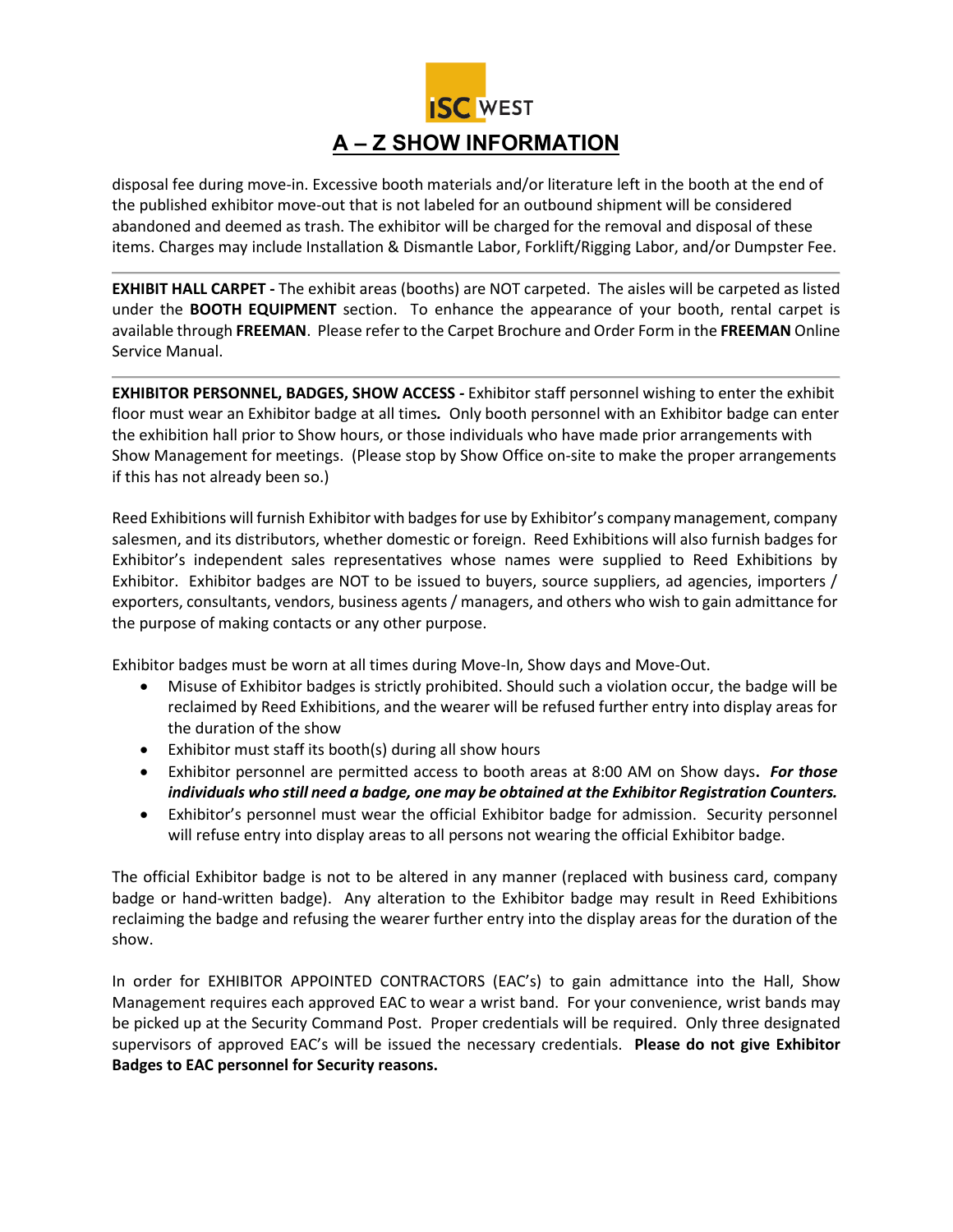

**EXHIBITOR SERVICE CENTERS ON-SITE – FREEMAN's** Exhibit Support team will be available from 8 a.m. – 5 p.m. from the first day of Exhibitor Move-in to the last day of Exhibitor Move-out. Hours may be extended the day before show open and the day of show close to assist with additional exhibitor needs

The Sands Expo & Convention Center will also maintain a Service Center during set-up, show days and dismantling. Any on-site inquiries regarding orders for electrical, telephone, internet, booth cleaning, booth catering, booth lighting or compressed air/water/drain service should be made at the **Sands Service Center**.

The person in charge of your exhibit should carefully inspect and sign for all work order forms. If you disagree with a bill presented for your signature, question it immediately. If you cannot come to a satisfactory agreement with the contractor, contact Show Management. Do not put it off. Once the show has ended, it becomes very difficult to resolve issues.

**FACILITY LIGHTING -** Lighting on the show floor of the Sands Expo & Convention Center is provided at 50% on move-in and move-out days and at 100% on show days and is shut down within one hour after the close of the show.

**FIRE AND SAFETY REGULATIONS** - The City of Las Vegas Fire Department, in conjunction with the Sands Expo & Convention Center, has very specific fire regulations/restrictions and permit requirements regarding display material within the exhibit hall. Please click **FREEMAN ONLINE** to review these [regulations.](http://www.freemanco.com/store/show/landing.jsp?nav=02&showID=310094&referer=s)

**FLOOR COVERING GUIDELINES -** Reed Exhibitions will furnish carpet for all aisle ways in the Sands Expo & Convention Center, and the daily cleaning and vacuuming of all aisle ways in all exhibition areas. **Floor covering is required in all display booth areas**. Flooring may consist of hard wood, astroturf or carpeting. No vinyl or linoleum may be used. Carpet is available through the Official Service Contractor at Exhibitor's expense, or Exhibitor may provide his own carpet. Booth vacuuming is not included with the rental of carpeting from the Official Service Contractor. It must be ordered separately.

**FLOOR MANAGERS -** We have professional Floor Managers working on the Show floor. If you have any questions, problems, or need any information at all, please stop by to see them. Counters are staffed from the first day of installation through the end of dismantling.

**FLORAL/PLANT RENTAL – SPRING VALLEY FLORAL** is the official florist of **ISC WEST**. Please be sure to indicate your booth number on all forms. **Spring Valley** will maintain a full staff on-site at the Exhibitor Service Center.

**FOOD & BEVERAGE DISTRIBUTION -** All Exhibitors serving food and/or beverage must comply with the rules and regulations set forth by the **Sands Expo & Venetian Catering Departments**. No Outside Food & Beverage is allowed, and **Sands Expo & Venetian Catering** is the exclusive provider of all catering services at the **Sands Expo & Convention Center**.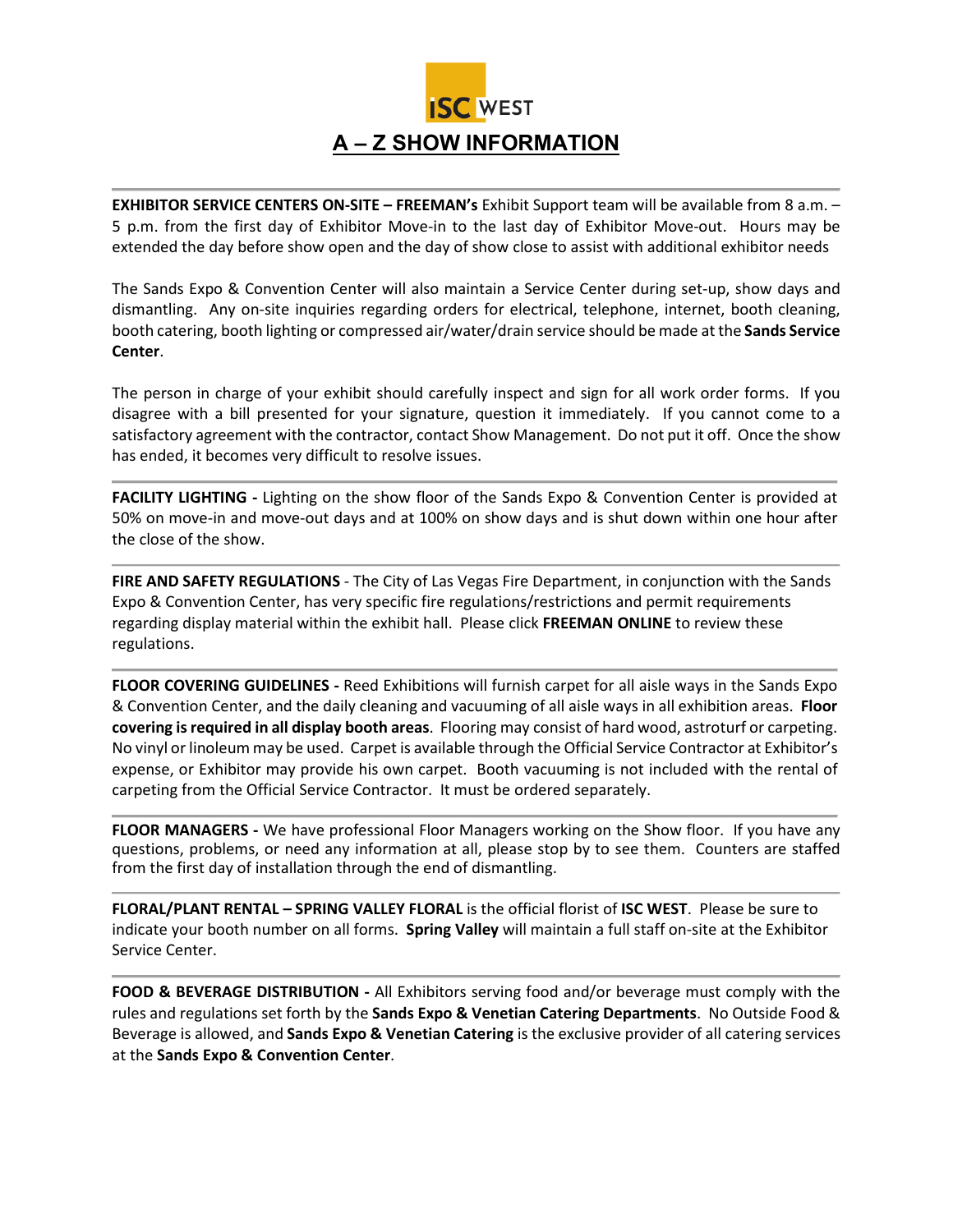

**GOOD TASTE AND THE RIGHTS OF OTHERS -** Show Management may require any Exhibitor to make changes in their exhibit if, in Show Management's opinion, the exhibit does not conform to prevailing standards.

**GRAPHICS ON NEIGHBOR'S SIDE -** The backside of walls - the common border facing a neighboring booth - must be finished, neutral/clear of copy, logos, or other graphics, so as not to be an eyesore to neighboring exhibitors.

**HANDOUTS -** Exhibitors cannot distribute literature, samples, or other material outside of their contracted exhibit space.

**HIGH RISK ACTIVITIES -** All high risk activities not prohibited by other sections of these regulations require approval of Center management at least 30 days in advance. Show management is responsible for ascertaining that there are no exclusions or limitations in their insurance policy that apply. Such activities include but are not limited to motorized sporting events, acrobatic stunts, mechanical amusement devices and audience participation in athletic activities.

**HOTEL/TRAVEL DISCOUNTS** - For discounted rates on hotel, airline and car rental, visit us at the **[ISC WEST](https://www.iscwest.com/en-us/show-info/official-isc-west-hotels.html)  [TRAVEL DESK](https://www.iscwest.com/en-us/show-info/official-isc-west-hotels.html)**.

**LABOR ORDERS** - Please make arrangements for the dismantling of your booth by **Thursday afternoon, March 24, 2022**. Only then can you be reasonably assured of a start time.

**LABOR REGULATIONS** - The City of Las Vegas has several major unions that have jurisdiction over trade shows. Please plan now to abide by labor regulations. **FREEMAN** is the official labor contractor. Labor arrangements may be made to set-up, service and dismantle your exhibit. Information regarding labor jurisdiction can be found on **FREEMAN ONLINE**. If you have any further questions or would like a quote for labor services, you may contact **FREEMAN** directly at **(888) 508-5054**.

**Floor Managers and Insurance Safety personnel will be on hand to check for adherence to the booth set up and dismantle guidelines. The safety of everyone on the show floor is a prime concern to everyone. People without the proper documentation will be asked to leave the show floor.**

**LIABILITY AND INSURANCE –** Exhibitors are advised to see that their regular company insurance includes coverage outside of company premises and that they have their own theft, public liability and property damage insurance. Show Management and its contractors will not be responsible for injury or damage that may occur to an Exhibitor or his/her employees or agents, nor to the safety of any exhibit or other property against theft, fire, accident, or any other destructive causes. Please review the space contract for details.

If you are not insured but would like to be for this particular show, we have contracted with **[JOHN](http://www.buttine.com/eventExhibitor.html)  [BUTTINE INSURANCE INC.](http://www.buttine.com/eventExhibitor.html)**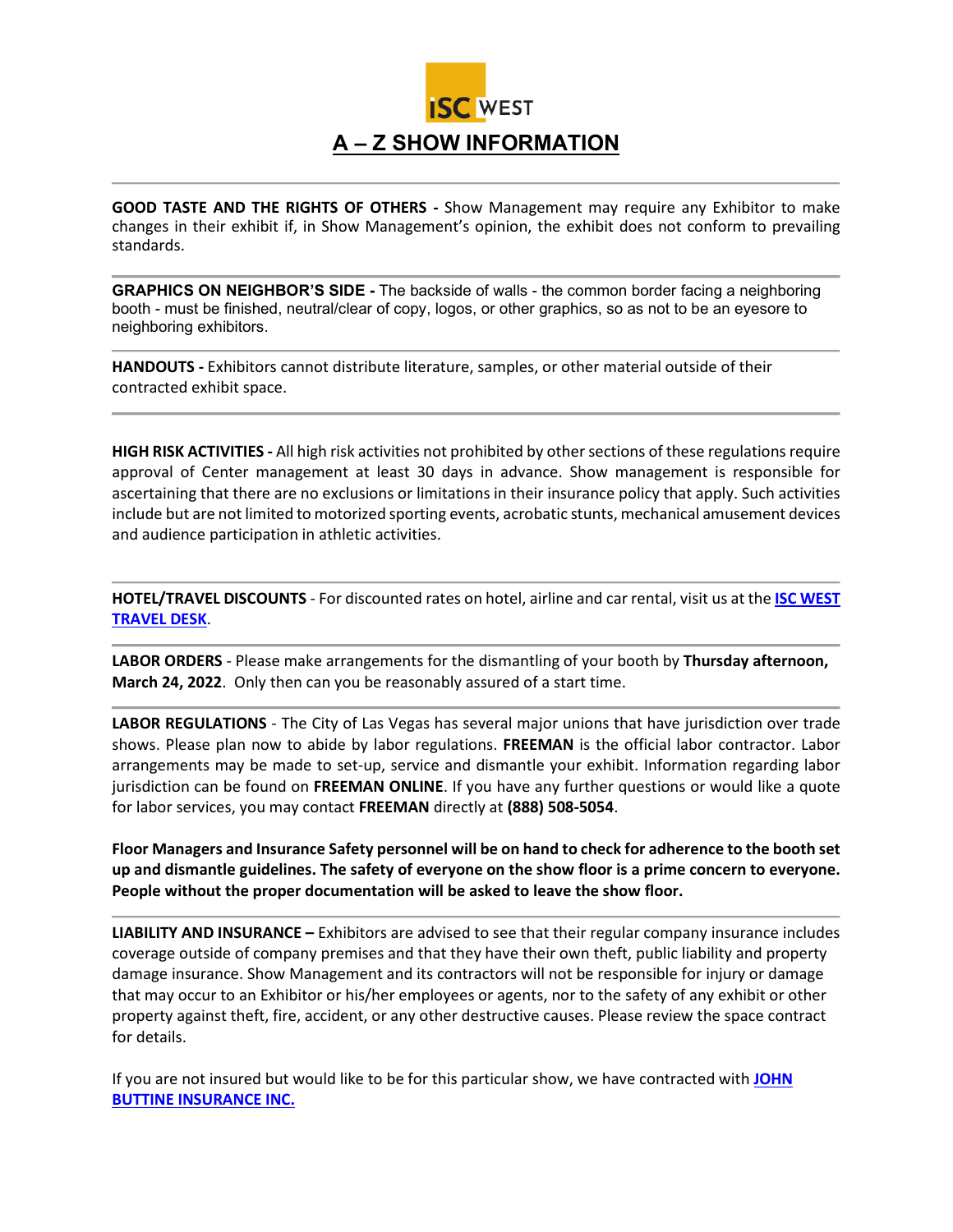

## **EXHIBITOR INSURANCE**

## **1.** *Insurance***;** *Losses.*

 *(i) Exhibitor shall maintain at its sole cost and expense and throughout the duration of the Exhibition Commercial General Liability (CGL) insurance coverage with a minimum combined single limit of US\$1 Million Dollars, covering bodily injury (including death), personal injury, and property damage liability, with extraterritorial coverage... Such CGL insurance shall name as additional insureds Reed Elsevier Inc., the Venue owner, the city in which the Exhibition is being held if the city owns the Venue and any additional party Management may reasonably request. Exhibitor shall also maintain at its sole cost and expense Workers Compensation insurance for employees participating in the Exhibition, as required by law. Exhibitor's failure to comply with the insurance requirements in this Section VI.3shall not relieve Exhibitor of its indemnification obligations pursuant to Section VI.2 of this Agreement.* 

 *(ii) Exhibitor understands that neither Management nor the Exhibition venue maintains insurance covering Exhibitor's property, and it is the sole responsibility of Exhibitor to obtain such insurance. Exhibitor must maintain property insurance covering Exhibitor's property on an "all risk" basis at all times, including, without limitation, when (as applicable) property is stored in vaults on the Exhibition floor.* 

 *(iii) Certificates of Insurance must be available onsite during the Exhibition and must be furnished by Exhibitor if requested by Management.*

 *(iv) Management shall not bear any responsibility for damage to Exhibitor's property or for lost shipments either coming in or going out of the Venue and/or Exhibit Space or for moving costs. Damage to inadequately packed property is Exhibitor's own responsibility. If Exhibitor's products to be exhibited and/or display materials fail to arrive, Exhibitor is nevertheless responsible for License fees*."

**LICENSE AGREEMENT -** Please be sure you have read the space application for your booth for all exhibition rules and regulations. It is the Exhibitor's responsibility to adhere to all rules pertaining to your license agreement.

**MATERIAL HANDLING AGREEMENTS/ SHIPPING INFORMATION -** All freight that is to be shipped from the **Sands Expo & Convention Center** must be accompanied by a Material Handling Agreement unless you have small pieces which you intend to hand carry. All pieces must also be labeled with the booth name and number, as well as the destination. Material Handling Agreements may be obtained from FREEMAN at the Exhibitor Service Center. You must have your exhibit completely dismantled and packed before returning your completed Material Handling Agreement to the FREEMAN Service Desk.

**MATERIAL HANDLING (DRAYAGE) SERVICES - FREEMAN** is the exclusive material handling provider on the exhibit floor. They will receive all shipments, whether consigned in advance to their warehouse, or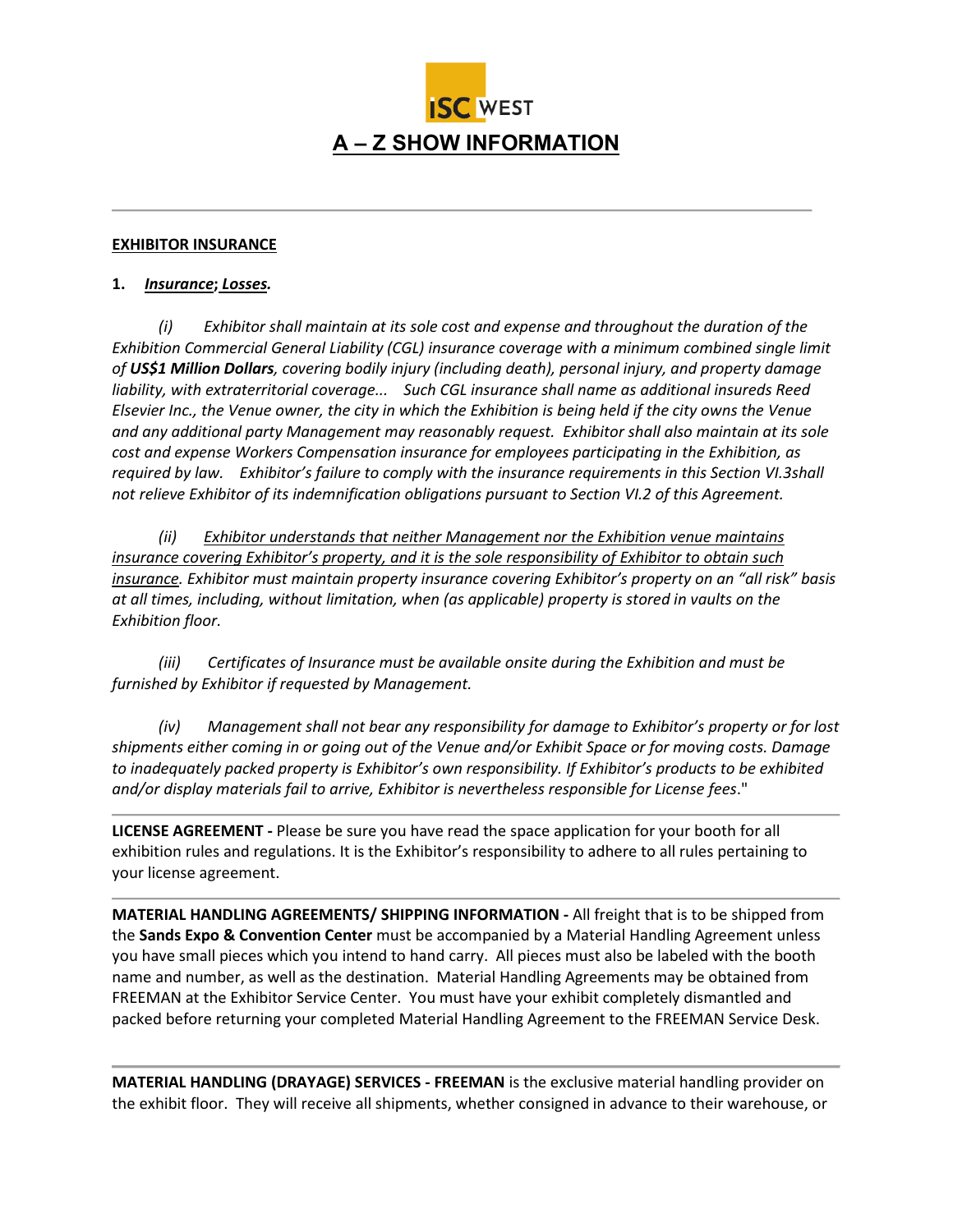

sent directly to the **Sands Expo & Convention Center**. Material handling includes storage during show days and return of your empty cartons and crates at the close of the Show.

## **Please refer to FREEMAN ONLINE for additional information.**

**MEETINGS IN YOUR BOOTH -** If you plan to use your booth to conduct meetings before or after official show hours, you must email the following information to, Chris Kleine at [Christopher.Kleine@rxglobal.com](mailto:Christopher.Kleine@rxglobal.com) by **February 24, 2022.** PLEASE NOTE: All attendees and booth personnel must have a badge to enter the exhibit hall.

- 1. A letter requesting early access to the Show floor for non-Exhibitor personnel. Please state the exhibiting company, company contact with phone and e-mail, and booth number.
- 2. List the non-Exhibitor personnel and type of badge they will be wearing.
- 3. State the time and date of the meeting.
- 4. State the name of the Exhibitor who will meet the non-Exhibitor personnel at the entrance to the show, and escort them directly to the booth.

Access to the floor during non-show hours will be denied unless Show Management receives this written request in advance.

## **AFTER-HOURS IN-BOOTH HOSPITALITY**

Exhibitors wishing to hold hospitality events in their booth on the show floor, which would extend after the show has closed for the day, or which would begin prior to the close of the show and extend after the show has closed for the day, MUST complete the **AFTER-HOURS IN-BOOTH HOSPITALITY FORM**. In-booth hospitality functions are required to end no later than 7:00 p.m. on Wednesday, March 23, 2022 and Thursday, March 24, 2022. No after-hours, in-booth hospitality functions will be authorized for the final show day, Friday, March 25, 2022.

If your request is approved, you must order security guards from the Official Security vendor, to ensure your guests do not wander from your booth into neighboring booths that are unattended after show hours. Placement of this order will be confirmed with the official security vendor two weeks prior to the date of your function.

**NO FREIGHT AISLES** - All items left in **"NO FREIGHT"** aisles during move-in and move-out will be moved into the booth by the Official Service Contractor, to avoid delays and ensure a timely move-in and moveout process. "NO FREIGHT" aisles are required by Clark County Fire Rescue Division, and will be clearly marked.

**OUTBOUND SHIPPING** - **FREEMAN Transportation** is the Official Domestic Carrier of **ISC WEST**. Please refer to **FREEMAN ONLINE** for further information and assistance regarding Air Freight, Padded Van Lines, and Common Carrier. **FREEMAN Transportation** will maintain a full staff on-site at the Exhibitor Service Center.

**PARKING -** No overnight parking is allowed. The Venetian has ample parking lots located onsite at the Venetian and Palazzo Hotels.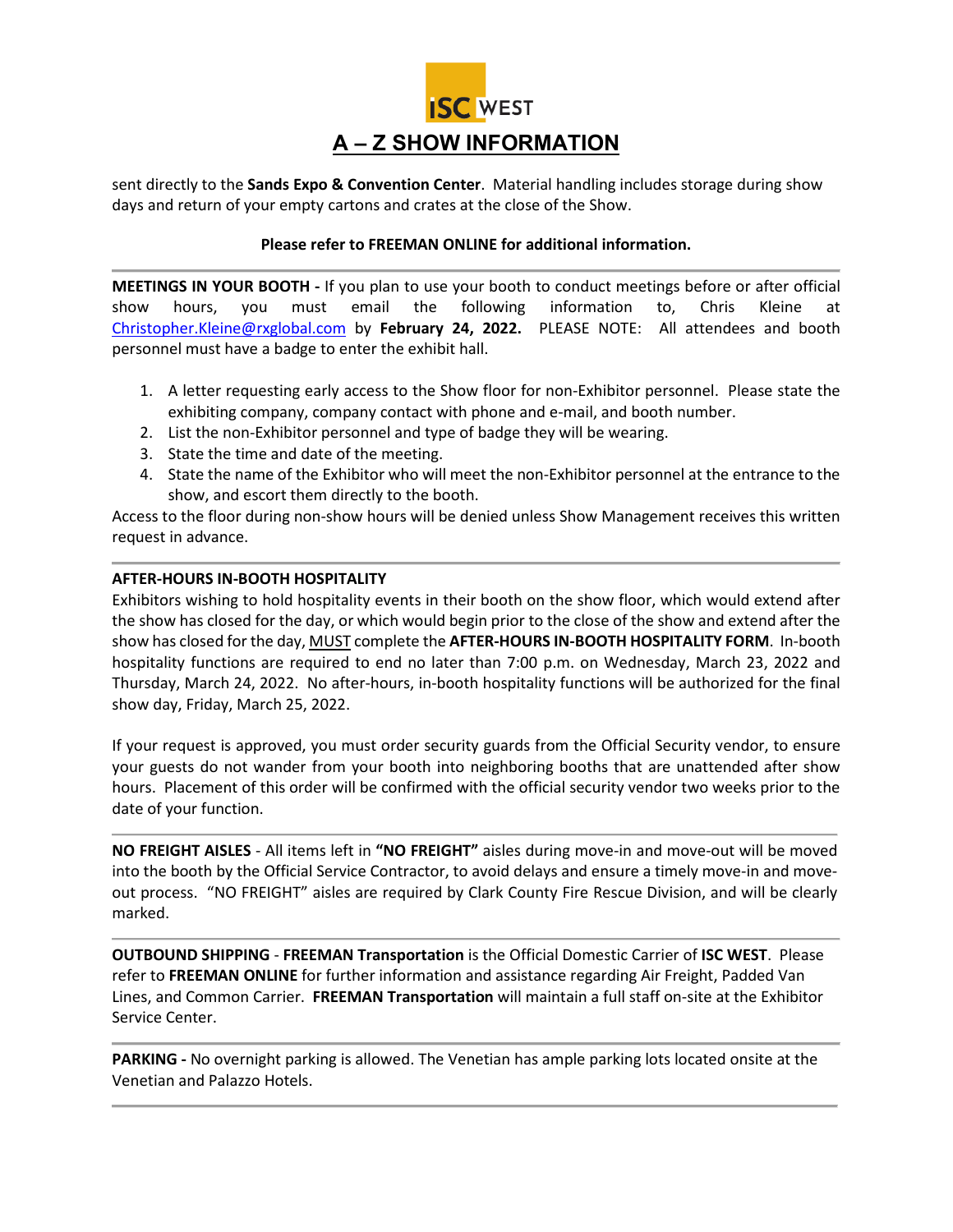

**PERSONNEL ALLOWED DURING MOVE-IN / MOVE-OUT -** In the interest of safety, only those full-time employees and sales representatives of exhibiting companies and authorized personnel of Exhibitor Appointed Contractors directly responsible for the set-up and dismantling of the booth will be permitted in the exhibit areas during move-in and move-out dates and hours, consistent with Nevada state labor laws. Under no circumstance will family, guests or children (under the age of 18) be allowed on the show floor during move-in and/or move-out.

**PHOTOGRAPHY – OSCAR & ASSOCIATES** is the official photographer of **ISC WEST**.

**PRIVACY** - Exhibitors are responsible for complying with all applicable privacy and data protection laws regarding personal data they collect, capture or otherwise obtain at the show, including but not limited to providing any required notices and obtaining any required consents, permissions, authorizations and/or releases, such as for recording attendees during demonstrations or communicating with attendees whose badges they scan, and meeting any requirements for access, storage, transmission and deletion.

**PRIVATELY OWNED VEHICLES (POV's)** - All Privately Owned Vehicles (POV's) will unload/load at the POV staging area located on Sands Avenue between Koval Lane and Manhattan Road (before Paradise). Please enter from Sands Avenue.

Please refer to the **POV Service Map** located on **FREEMAN ONLINE**.

**SALE, DELIVERY OF GOODS, AND PRODUCT REMOVAL FROM FACILITY** - Retail sales of merchandise during the show is strictly prohibited. "Retail sale" means any sale other than bona fide commercial sale for resale at a later time and place. The sale of sample goods is strictly prohibited except to bona fide commercial buyers for resale at a later time and place. Any such sample goods are to be delivered ONLY after the conclusion of the show and must be accompanied by the Exhibitor's bill of sale for verification by security personnel. Violation of this provision subjects Exhibitor to cancellation of its exhibit space without refund. Removal, sale and / or delivery of merchandise prior to the conclusion of the show is strictly prohibited. Should Exhibitor wish to exchange soiled, worn or damaged floor samples for fresh merchandise, product release forms must be obtained from the designated property check points, completed by Exhibitor and submitted to security personnel at the exit with the merchandise to be exchanged.

**SECURITY - CENTURY SECURITY** is the official booth security company.

Show Management will provide perimeter security personnel on a 24-hour basis during the entire period of the show (including installation and dismantle). Every reasonable effort will be made to prevent loss; however, the final responsibility for booth contents lies with the Exhibitor. If you have items in your booth that are vulnerable to theft, take them with you when you leave the building for the day.

**SHIPPING -** Refer to **FREEMAN ONLINE** for information on your shipping options.

**SMOKING POLICY -** Smoking is prohibited in all areas of the Sands Expo & Convention Center, including